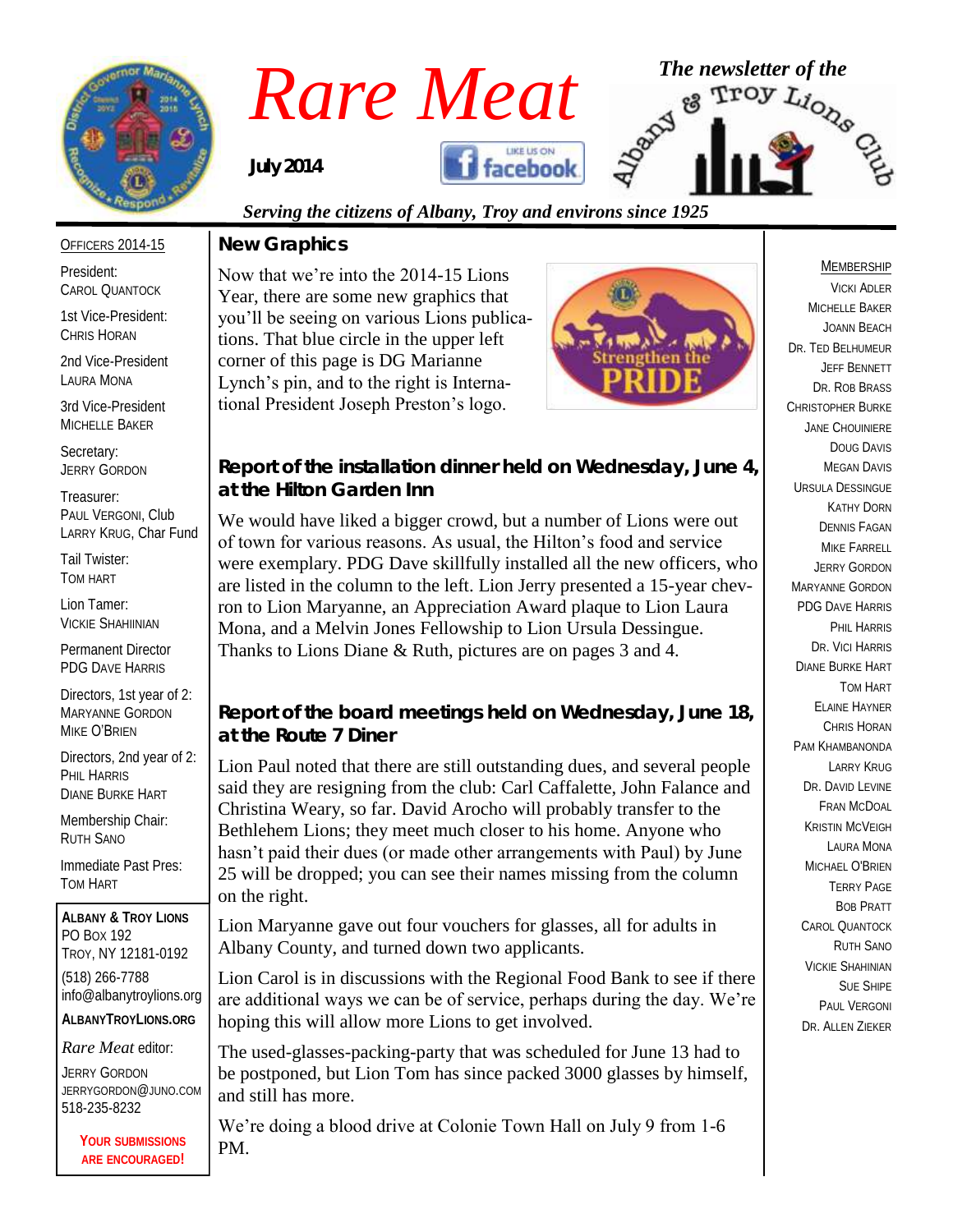We approved a payment of \$105 to Lion Jerry to extend our web-site registration for another five years.

Lion Jerry made two presentations to Lions who had missed the installation dinner: A pin to Lion Tom Hart from LCI for sponsoring two new Lions last year, and a Robert J. Uplinger Distinguished Service Award to Lion Larry Krug from the club for his decades of dedicated service.

We got a nice thank-you note from Lion Ursula Dessingue for the Melvin Jones Fellow plaque that we presented to her at the installation dinner.

We received a request from the Hearing Conservation Society for a donation to help buy new Alertmasters for all the loan-out centers. KL Carol will find out the unit cost.

We received thank-you notes from the Community Reformed Church for our donation in memory of Lion Barry Berberich; from Joseph's House for the toiletries that we collected at the installation dinner for them; from HOBY for sponsoring an Albany High student for their leadership seminar; and from several recipients of the Klingaman Award.

# **Bring a potential member to a meeting**

*Our next meeting ...*

Our next general meeting is not until September 3, but you're welcome to join us at any board meeting. They're on the 3rd Wednesday at 6:00 PM at the Route 7 Diner in Latham, across from Keeler Motors.



Our next **BLOOD DRIVE** will be **Wednesday, July 9, from 1-6 PM** at the **Colonie Town Hall,** 534 Loudon Rd (Route 9), Newtonville. We need volunteers:

- To work at the registration desk and the canteen at the drive,
- And to donate blood.

If you can do either or both of these, please sign up with KL Carol at **cquantoc@nycap.rr.com** or **664-3901**.

*Future blood drives: Schedule TBD.*

# *KidSight*

Lion Ursula helped with a screening on **June 24**, at Child Care in Executive Woods. They screened a total of 30 kids, but surprisingly, found none that needed follow-up by an ophthalmologist.

There are no screenings for us in July because Kathryn's working mostly with camp children.

# *Buying on line…*

If you're planning on making a purchase at amazon.com, do it from **SMILE.AMAZON.COM** instead. You can specify Lions Clubs International Foundation (LCIF) as your charity of choice, and they'll get 0.5% of your purchase price.

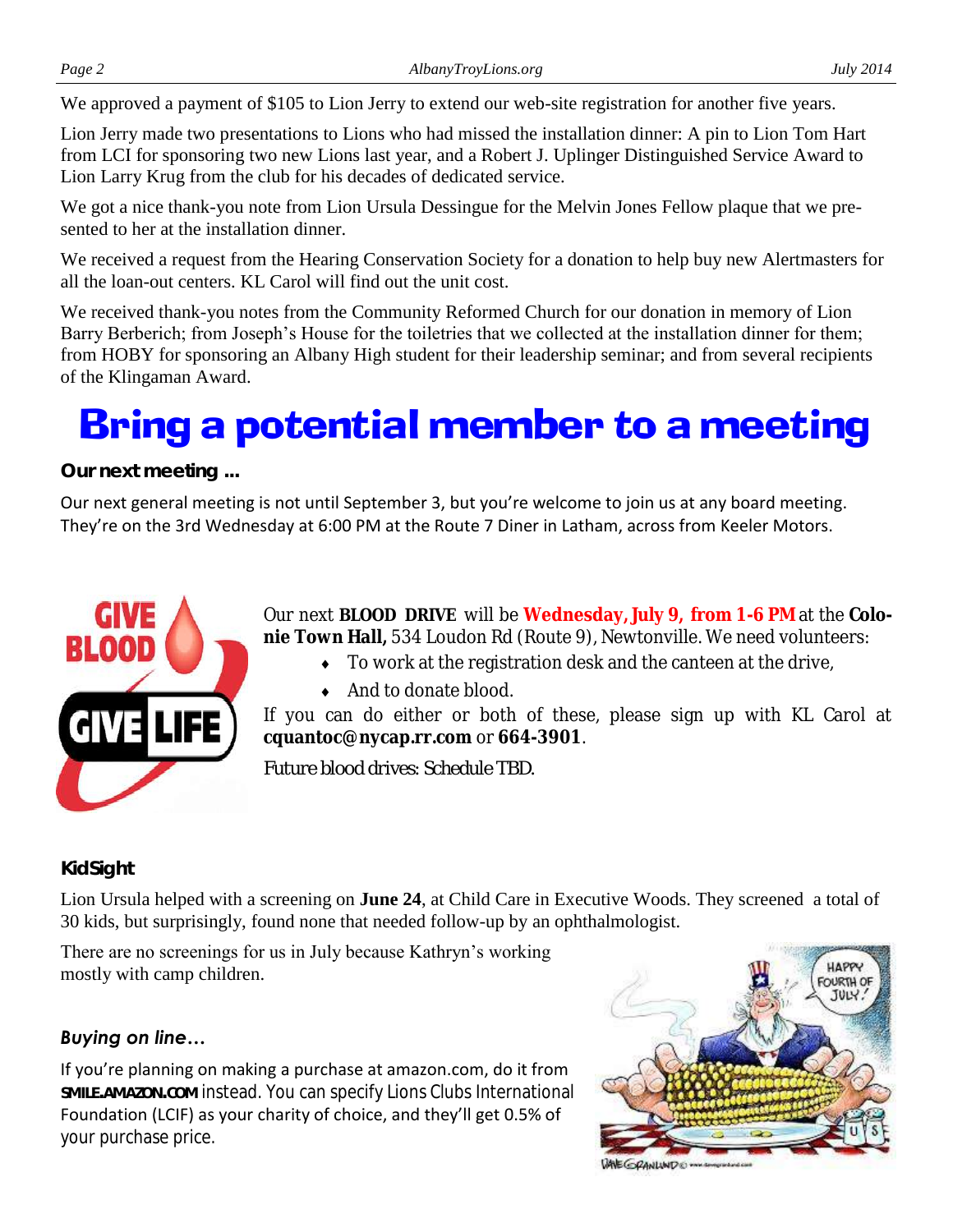

Lion Jerry (L) presents the Robert J. Uplinger Award to<br>Lion Jerry (L) presents the board meeting on June 18. n Jerry (L) presents the Robert J. Opm.<sub>3</sub><br>Lion Larry Krug at the board meeting on June 18.



Lion Laura Mona receives an Appreciation Award for her ac-<br>tive participation in her rockie tive participation in her her ac<br>year.



Lion Ursula Dessingue and her Melvin Jones Fellow Award

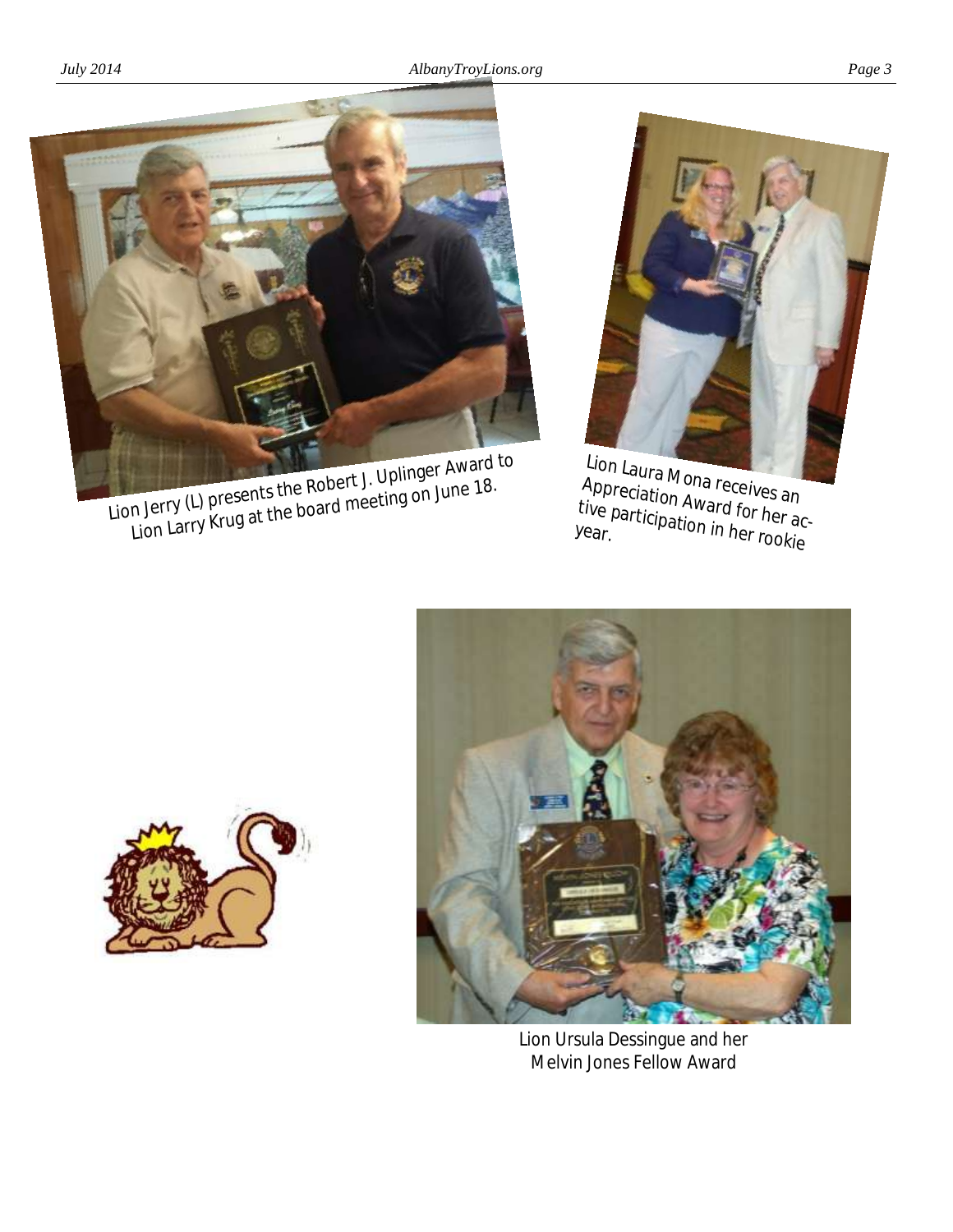





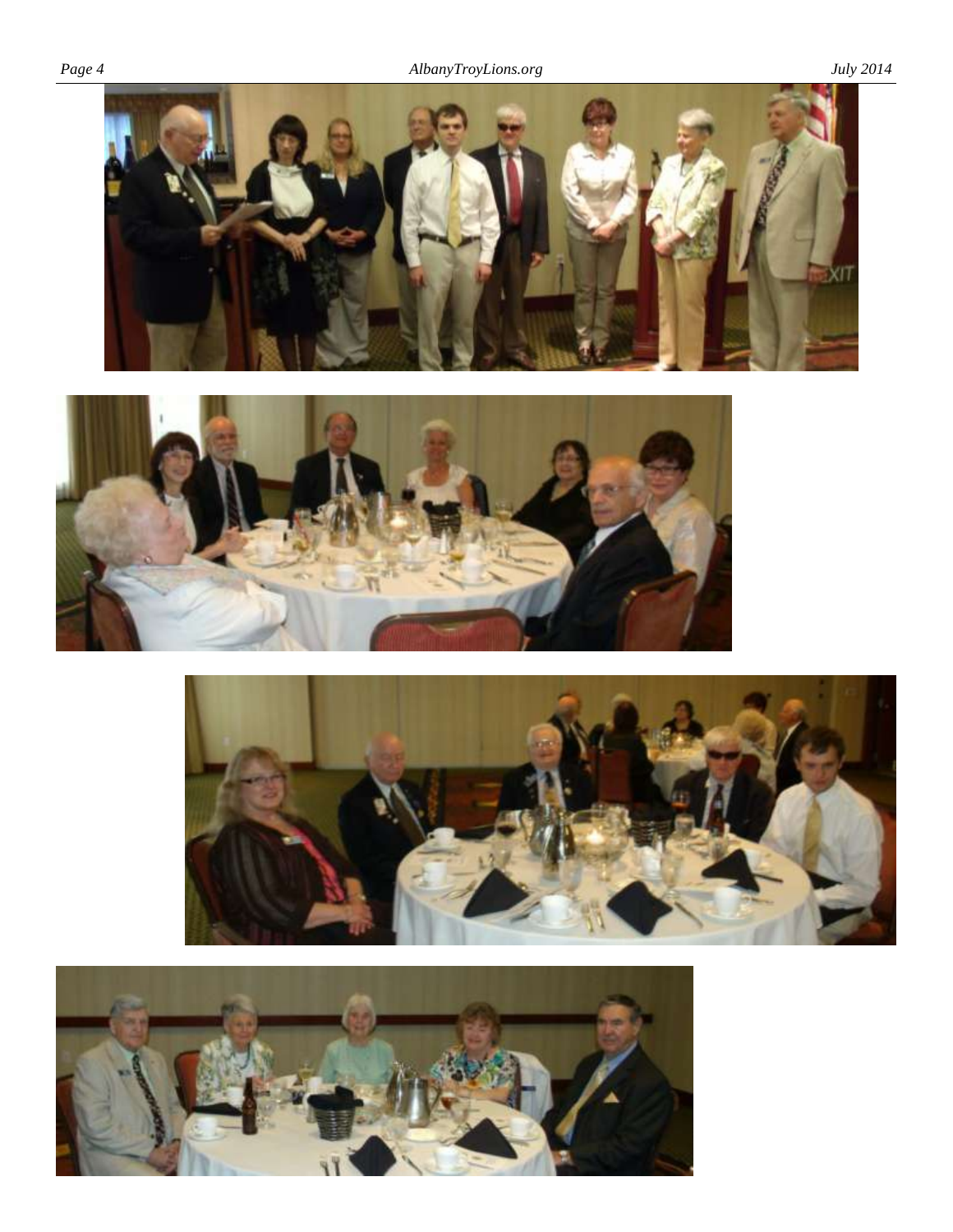is a good time to look back to see what we've accomplished in the last 12 months. Between July 1, 2013 and June 30, 2014 the Albany & Troy Lions Club:

- Collected **11,300** pairs of used eyeglasses and **125** used hearing aids;
- Provided eyeglasses for **16 adults and 5 children***;*
- Held **4** work sessions at Regional Food bank;
- Sponsored **3** blood drives that potentially saved **255** lives;
- Helped NABA at **10 KidSight vision screenings**; we tested a total of **436** pre-schoolers and flagged **24** with potentially serious eye problems;
- For NEWS10's Coats for Kids campaign, we picked up **512** coats at various dry-cleaners and delivered them to central distribution points in Albany and Rensselaer counties;
- Participated in NABA's Low-Vision Technology Fair;
- Purchased special recreational items for a blind child with ALD, a terminal illness;
- Helped with medical expenses for a gentleman with pigmentary glaucoma;
- Provided holiday gifts for four developmentally disabled young men who share a home at Vanderheyden;
- Provided David B. Klingaman Citizenship Awards (a \$100 stipend) to one graduating senior from each of 14 area high schools;
- Sponsored a high-school sophomore to attend the Hugh O'Brian Youth Leadership seminar at RPI;
- Contributed a number of personal-hygiene items to Joseph's House,
- Donated to NABA, Sight Society/Lions Eye Bank, LCIF Hurricane Relief, VISIONS Center on Blindness, Lions Camp Badger and St Paul's Center.

# *On a personal note ...*

## *We have two items from Lion Ruth:*

1. I ran the Freihofer Run for Women on 5/31/14 with about 3600 other people and was happy that I finished the 3.1-mile race in under 38 minutes. I was part of group of around 350 women trained for 10 weeks for this event in the Freihofer Team Challenge - starting in the freezing cold month of March meeting at the Crossing in Colonie once a week and ended with a beautiful sunny day for the race. It was challenging at times, but we all managed to get through the program and finish the race.

2. We are off to Seattle on June 4th to visit our newest grandbaby Bennett who arrived here from China in early March. Says Lion Ruth on Facebook: "Two of my favorite reasons to visit Seattle...Mila and Bennett."